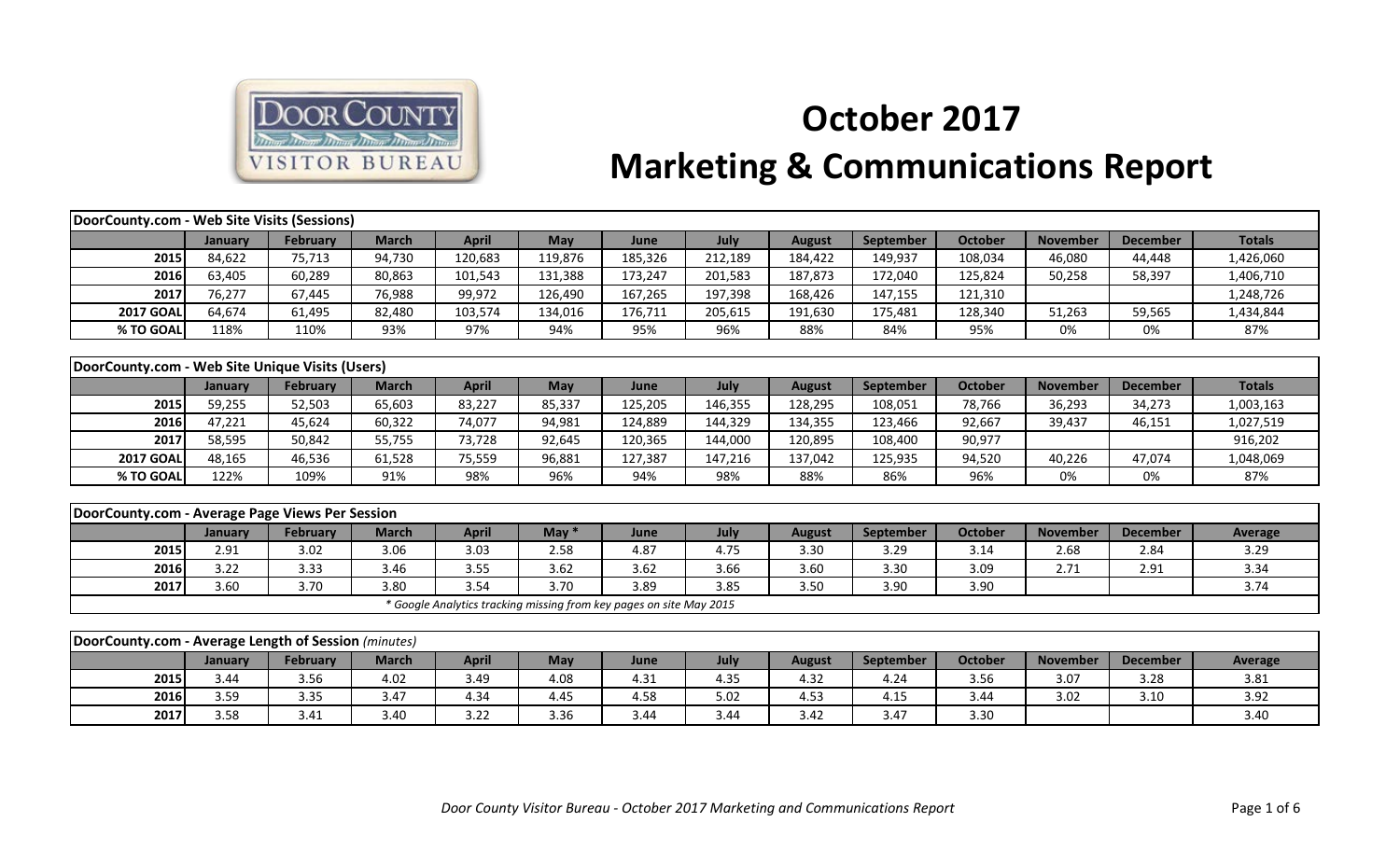| DoorCounty.com - Mobile Web Site Useage                     |           |                 |              |              |                           |                                                                     |           |               |                  |                         |                 |                 |               |
|-------------------------------------------------------------|-----------|-----------------|--------------|--------------|---------------------------|---------------------------------------------------------------------|-----------|---------------|------------------|-------------------------|-----------------|-----------------|---------------|
|                                                             | January   | February        | <b>March</b> | <b>April</b> | $May*$                    | June                                                                | July      | <b>August</b> | September        | <b>October</b>          | <b>November</b> | <b>December</b> | <b>Totals</b> |
| 2015                                                        | 39,024    | 21,610          | 43,392       | 54,501       | 30,019                    | 87,000                                                              | 103,550   | 94,460        | 75,538           | 56,316                  | 26,040          | 22,569          | 654,019       |
| 2016                                                        | 30,943    | 31,015          | 39,684       | 50,397       | 69,140                    | 91,729                                                              | 114,452   | 103,485       | 103,174          | 73,631                  | 26,980          | 31,466          | 766,096       |
| 2017                                                        | 38,705    | 35,937          | 41,817       | 57,049       | 71,136                    | 95,896                                                              | 102,656   | 102,829       | 90,935           | 77,295                  |                 |                 | 714,255       |
|                                                             |           |                 |              |              |                           | * Google Analytics tracking missing from key pages on site May 2015 |           |               |                  |                         |                 |                 |               |
|                                                             |           |                 |              |              |                           |                                                                     |           |               |                  |                         |                 |                 |               |
| DoorCounty.com - Top Ten Most Requested Pages for the Month |           |                 |              |              |                           |                                                                     |           |               |                  |                         |                 |                 |               |
| 1) /Home                                                    |           |                 |              |              |                           | 5) /newsletter/october-2017/why-door-countys-curvy-road             |           |               |                  | 9) /interactive-map/    |                 |                 |               |
| 2) /autumn/                                                 |           |                 |              |              | 6) /stay/hotel-motel-inn/ |                                                                     |           |               |                  | 10)/experience/events   |                 |                 |               |
| 3) /experience/events/                                      |           |                 |              |              |                           | 7) /stay/log-cabin-log-house                                        |           |               |                  |                         |                 |                 |               |
| 4) /stay                                                    |           |                 |              |              | 8) /social-contest-2017   |                                                                     |           |               |                  |                         |                 |                 |               |
|                                                             |           |                 |              |              |                           |                                                                     |           |               |                  |                         |                 |                 |               |
| DoorCounty.com - Top Ten Sources for the Month              |           |                 |              |              |                           |                                                                     |           |               |                  |                         |                 |                 |               |
| 1) Google/organic                                           |           |                 |              |              | 5) facebook.com           |                                                                     |           |               |                  | 9) Adroll (Banner ads)  |                 |                 |               |
| 2) (direct)                                                 |           |                 |              |              |                           | 6) Door County Visitor Bureau (Email)                               |           |               |                  | 10) Amobee (Banner ads) |                 |                 |               |
| 3) Gimbal (Banner Ads)                                      |           |                 |              |              | 7) Yahoo/organic          |                                                                     |           |               |                  |                         |                 |                 |               |
| 4) Bing                                                     |           |                 |              |              | 8) Facebook               |                                                                     |           |               |                  |                         |                 |                 |               |
|                                                             |           |                 |              |              |                           |                                                                     |           |               |                  |                         |                 |                 |               |
| Social Media: Facebook                                      |           |                 |              |              |                           |                                                                     |           |               |                  |                         |                 |                 |               |
| <b>Impressions</b>                                          | January   | February        | <b>March</b> | <b>April</b> | May                       | June                                                                | July      | <b>August</b> | September        | <b>October</b>          | <b>November</b> | <b>December</b> | <b>Totals</b> |
| 2015                                                        | 826,778   | 594,789         | 839,094      | 1,204,160    | 1,097,071                 | 1,201,542                                                           | 1,286,647 | 925,223       | 1,065,510        | 1,045,703               | 1,088,533       | 563,186         | 11,738,236    |
| 2016                                                        | 994,271   | 1,014,098       | 758,324      | 1,194,643    | 1,530,365                 | 1,611,401                                                           | 2,131,033 | 2,262,757     | 3,573,818        | 3,378,374               | 1,313,169       | 1,228,910       | 20,991,163    |
| 2017                                                        | 1,730,644 | 1,649,293       | 1,603,254    | 2,687,615    | 2,259,999                 | 1,435,229                                                           | 1,284,035 | 3,663,514     | 2,488,993        | 2,534,517               |                 |                 | 21,337,093    |
| <b>Post Views</b>                                           | January   | February        | <b>March</b> | <b>April</b> | May                       | June                                                                | July      | <b>August</b> | September        | <b>October</b>          | <b>November</b> | <b>December</b> | <b>Totals</b> |
| 2015                                                        | 555,825   | 388,349         | 555,850      | 772,633      | 739,233                   | 768,594                                                             | 847,893   | 686,341       | 679,592          | 739,724                 | 856,575         | 407,601         | 7,998,210     |
| 2016                                                        | 780,727   | 773,366         | 581,832      | 855,534      | 1,164,837                 | 1,281,364                                                           | 1,480,357 | 1,559,301     | 2,824,540        | 2,534,054               | 910,455         | 817,399         | 15,563,766    |
| 2017                                                        | 1,103,020 | 1,043,540       | 938,185      | 1,891,205    | 1,540,501                 | 1,434,702                                                           | 1,368,385 | 1,745,392     | 1,347,353        | 1,574,426               |                 |                 | 13,986,709    |
| <b>Page Views</b>                                           | January   | <b>February</b> | <b>March</b> | <b>April</b> | May                       | June                                                                | July      | <b>August</b> | <b>September</b> | <b>October</b>          | <b>November</b> | <b>December</b> | <b>Totals</b> |
| 2015                                                        | 104,557   | 81,847          | 125,202      | 150,854      | 150,023                   | 168,039                                                             | 162,788   | 119,717       | 181,124          | 169,600                 | 1,388           | 81,295          | 1,496,434     |
| 2016                                                        | 112,475   | 103,983         | 87,177       | 153,588      | 172,031                   | 113,158                                                             | 233,864   | 369,832       | 311,572          | 335,892                 | 272,806         | 317,219         | 2,583,597     |
| 2017                                                        | 381,660   | 362,131         | 333,465      | 348,118      | 312,141                   | 231,287                                                             | 460,568   | 539,086       | 409,225          | 479,657                 |                 |                 | 3,857,338     |
| <b>Engagement</b>                                           | January   | <b>February</b> | <b>March</b> | <b>April</b> | May                       | June                                                                | July      | <b>August</b> | September        | <b>October</b>          | <b>November</b> | <b>December</b> | <b>Totals</b> |
| 2015                                                        | 24,832    | 14,834          | 26,432       | 32,633       | 32,944                    | 32,210                                                              | 30,093    | 24,461        | 32,364           | 35,477                  | 26,773          | 13,550          | 326,603       |
| 2016                                                        | 28,766    | 20,520          | 15,324       | 31,493       | 34,883                    | 34,678                                                              | 65,406    | 43,487        | 79,971           | 61,204                  | 30,010          | 25,511          | 471,253       |
| 2017                                                        | 39,773    | 43,991          | 32,927       | 43,020       | 31,885                    | 41,407                                                              | 39,918    | 60,790        | 49,173           | 49,598                  |                 |                 | 432,482       |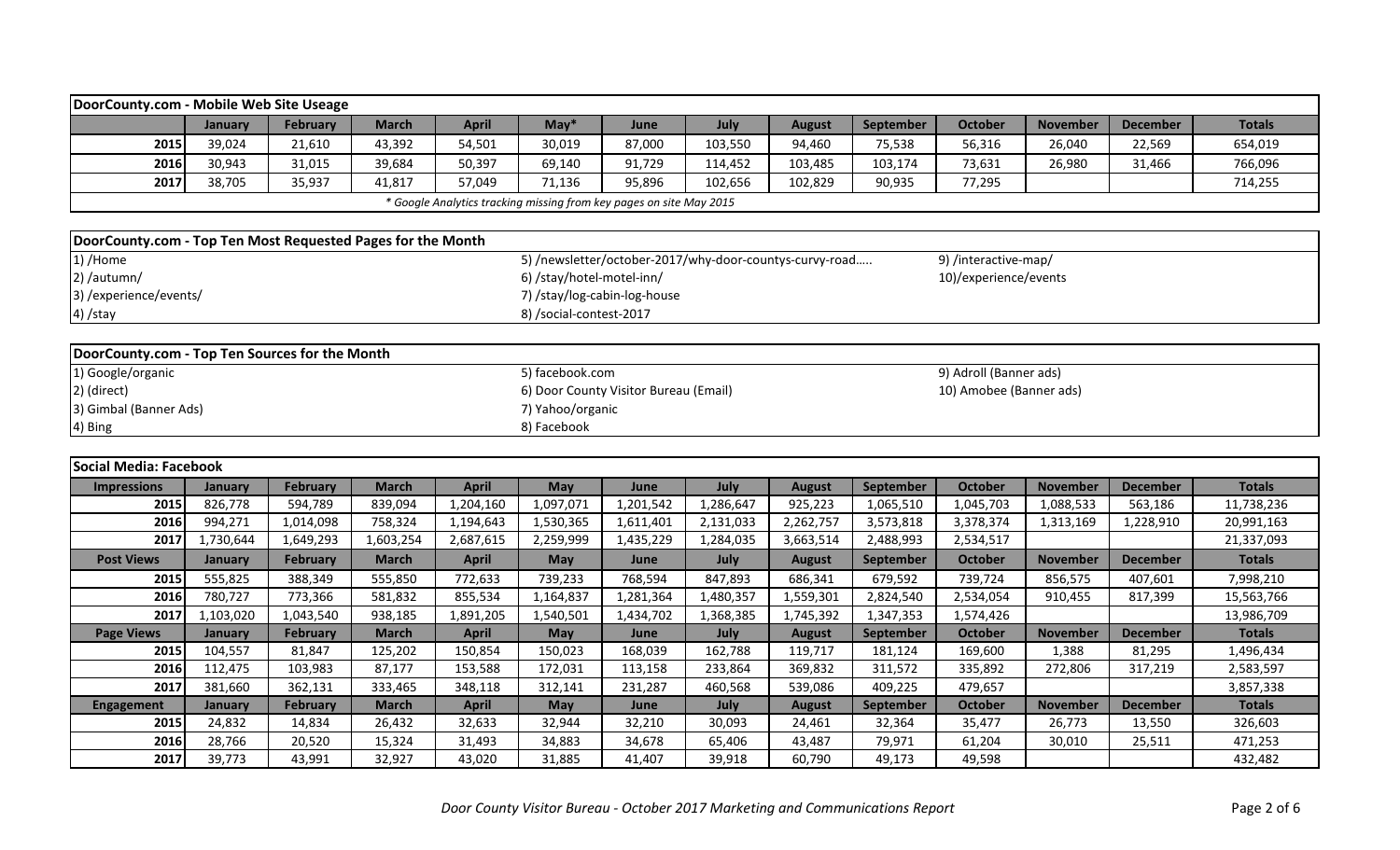| <b>Social Media: Twitter</b>                                            |                |                 |              |              |            |           |            |               |           |                |                 |                 |                        |
|-------------------------------------------------------------------------|----------------|-----------------|--------------|--------------|------------|-----------|------------|---------------|-----------|----------------|-----------------|-----------------|------------------------|
| <b>Followers</b>                                                        | <b>January</b> | <b>February</b> | <b>March</b> | <b>April</b> | May        | June      | July       | <b>August</b> | September | <b>October</b> | <b>November</b> | <b>December</b> | <b>Annual % Growth</b> |
| 2015                                                                    | 3,585          | 3,652           | 3,709        | 3,781        | 3,872      | 3,992     | 4,096      | 4,153         | 4,219     | 4,261          | 4,302           | 4,350           | 21%                    |
| 2016                                                                    | 4,411          | 4,459           | 4,547        | 4,588        | 4,661      | 4,760     | 4,878      | 4,955         | 5,019     | 5,068          | 5,086           | 5,136           | 16%                    |
| 2017                                                                    | 5,201          | 5,264           | 5,368        | 5,439        | 5,531      | 5,674     | 5,731      | 5,858         | 5,947     | 6,034          |                 |                 |                        |
| <b>Impressions</b>                                                      | January        | <b>February</b> | <b>March</b> | <b>April</b> | <b>May</b> | June      | July       | <b>August</b> | September | <b>October</b> | <b>November</b> | <b>December</b> | <b>Totals</b>          |
| 2015                                                                    | 2,257,152      | 1,533,877       | 1,517,133    | 704,372      | 2,271,820  | 2,700,702 | 2,634,001  | 4,648,946     | 5,502,863 | 2,459,054      | 4,013,608       | 9,737,951       | 39,981,479             |
| 2016                                                                    | 2,709,041      | 7,170,397       | 2,556,102    | 3,822,978    | 5,736,414  | 8,969,016 | 22,713,222 | 6,557,849     | 3,986,430 | 2,503,666      | 1,616,196       | 2,882,856       | 71,224,167             |
| 2017                                                                    | 2,816,512      | 4,663,206       | 2,852,765    | 1,830,035    | 5,233,685  | 5,010,000 | 4,870,000  | 6,330,000     | 5,090,000 | 4,200,000      |                 |                 | 42,896,203             |
|                                                                         |                |                 |              |              |            |           |            |               |           |                |                 |                 |                        |
| <b>Pay-Per-Click Results</b>                                            |                |                 |              |              |            |           |            |               |           |                |                 |                 |                        |
|                                                                         | January        | <b>February</b> | <b>March</b> | <b>April</b> | May        | June      | July       | <b>August</b> | September | <b>October</b> | <b>November</b> | <b>December</b> | <b>Totals</b>          |
| 2015                                                                    | 1,815          | 2,153           | 2,240        | 2,253        | 5,507      | 5,556     | 5,507      | 4,096         | 5,507     | 2,251          | 1,015           | 1,006           | 38,906                 |
| 2016                                                                    | 2,577          | 5,584           | 7,131        | 8,905        | 14,312     | 5,161     | 1,365      | 8,939         | 9,289     | 1,357          | 831             | 477             | 65,928                 |
| 2017                                                                    | 3,316          | 4,711           | 4,356        | 7,920        | 9,886      | 7,837     | 6,338      | 5,409         | 8,916     | 4,210          |                 |                 | 62,899                 |
|                                                                         |                |                 |              |              |            |           |            |               |           |                |                 |                 |                        |
| <b>Door County E-Newsletter - Number of E-Mails Sent (with remails)</b> |                |                 |              |              |            |           |            |               |           |                |                 |                 |                        |
|                                                                         | January        | <b>February</b> | <b>March</b> | <b>April</b> | May        | June      | July       | <b>August</b> | September | <b>October</b> | <b>November</b> | <b>December</b> | <b>Totals</b>          |
| 2015                                                                    | 328,573        | 319,563         | 310,628      | 316,865      | 341,409    | 349,020   | 486,954    | 359,538       | 350,421   | 348,142        | 347,933         | 344,699         | 4,203,745              |
| 2016                                                                    | 688,006        | 336,747         | 334,214      | 285,196      | 292,101    | 617,581   | 324,801    | 364,339       | 363,905   | 362,390        | 364,584         | 362,183         | 4,696,047              |
| 2017                                                                    | 366,226        | 365,269         | 342,484      | 364,281      | 338,437    | 339,324   | 357,303    | 358,053       | 365,432   | 369,257        |                 |                 | 3,566,066              |
|                                                                         |                |                 |              |              |            |           |            |               |           |                |                 |                 |                        |
| Door County E-Newsletter - Open Rates                                   |                |                 |              |              |            |           |            |               |           |                |                 |                 |                        |
|                                                                         | January        | <b>February</b> | <b>March</b> | <b>April</b> | May        | June      | July       | <b>August</b> | September | <b>October</b> | <b>November</b> | <b>December</b> | Average                |
| 2015                                                                    | 24.80%         | 23.60%          | 27.70%       | 28.70%       | 26.80%     | 27.10%    | 32.90%     | 24.74%        | 25.71%    | 24.20%         | 21.67%          | 20.06%          | 25.67%                 |

*\*New deployment platform and template introduced for 2017*

| Door County E-Newsletter - Click Thru's |                |                 |              |              |            |       |       |        |                  |         |                 |                 |         |
|-----------------------------------------|----------------|-----------------|--------------|--------------|------------|-------|-------|--------|------------------|---------|-----------------|-----------------|---------|
|                                         | <b>January</b> | <b>February</b> | <b>March</b> | <b>April</b> | <b>May</b> | June  | July  | August | <b>September</b> | October | <b>November</b> | <b>December</b> | Average |
| 2015                                    | 2.60%          | 2.90%           | 8.60%        | 1.30%        | 3.41%      | 4.00% | 09%.د | 3.13%  | 3.85%            | 2.83%   | 2.01%           | 1.61%           | 3.28%   |
| 2016                                    | 3.53%          | .82%            | 3.22%        | 3.58%        | 1.18%      | 3.37% | 3.90% | 2.71%  | 3.63%            | 3.11%   | 1.66%           | 1.72%           | 3.04%   |
| $*2017$                                 | .38%           | 1.44%           | 2.46%        | 2.54%        | 2.97%      | 3.33% | 3.21% | 3.25%  | 3.95%            | 3.41%   |                 |                 | 2.79%   |

**2016** 23.32% 20.69% 22.05% 29.88% 30.54% 29.73% 31.08% 26.95% 29.14% 26.27% 22.19% 21.70% 26.13% **\*2017** 19.00% 18.40% 20.00% 20.30% 22.10% 26.90% 21.25% 22.15% 23.93% 23.25% 21.73%

*\*New deployment platform and template introduced for 2017*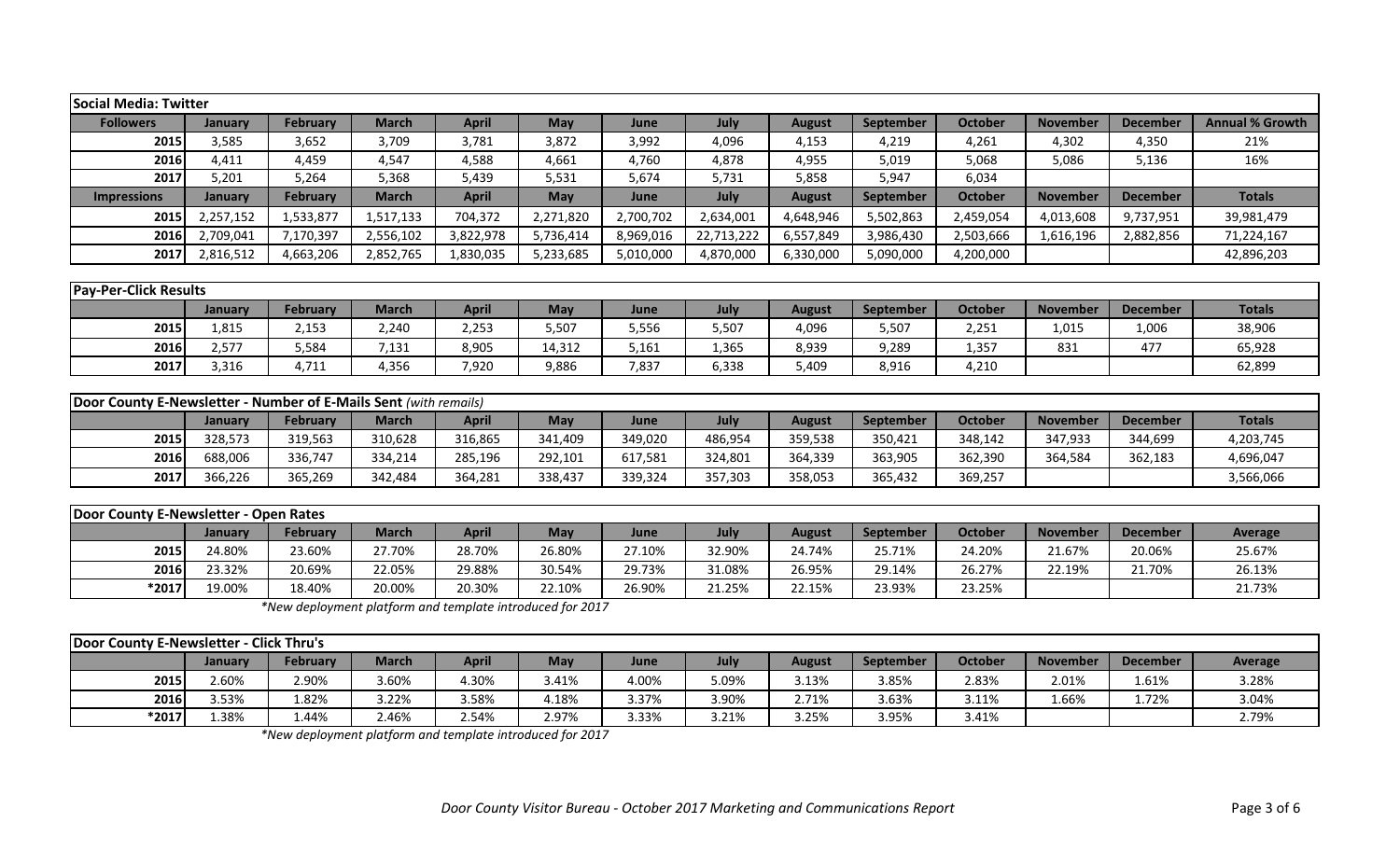| <b>Advertising - Gross Impressions</b> |         |           |              |              |            |             |           |           |            |           |                 |                 |              |
|----------------------------------------|---------|-----------|--------------|--------------|------------|-------------|-----------|-----------|------------|-----------|-----------------|-----------------|--------------|
|                                        | Januarv | February  | <b>March</b> | <b>April</b> | <b>May</b> | <b>June</b> | July      | August    | September  | October   | <b>November</b> | <b>December</b> | <b>Total</b> |
| 2015                                   | 5.346   | 2,679,900 | 5,336,400    | 9,945,248    | 5,628,037  | 1,183,348   | 673,070   | 441,307   | 2,900,619  | 1,587,416 | 6,390           | 6,390           | 30,393,471   |
| 2016                                   | 599,103 | 54,767    | 613,755      | 2,418,226    | 8,905,652  | 7,792,796   | 1,157,356 | 5,096,104 | 4,521,300  | 3,376,859 | 745,927         | 599,977         | 35,881,822   |
| 2017                                   | 985,753 | 833,234   | 1,013,617    | 7,603,408    | 21,657,197 | 8,729,671   | 3,703,971 | 5,517,368 | 30,509,295 | 5,855,064 |                 |                 | 86,408,578   |

| Advertising - Media Placed 2017 |         |          |                    |          |            |           |          |          |           |          |                 |                 |              |
|---------------------------------|---------|----------|--------------------|----------|------------|-----------|----------|----------|-----------|----------|-----------------|-----------------|--------------|
|                                 | January | February | <b>March</b>       | April    | <b>May</b> | June      | July     | August   | September | October  | <b>November</b> | <b>December</b> | <b>Total</b> |
| <b>Total Paid</b>               | \$6,875 | \$6,678  | \$6,658            | \$29,250 | \$437,538  | \$133,477 | \$29,152 | \$42,563 | \$97,545  | \$38,232 |                 |                 | \$827,967    |
| Co-Op Dollars                   | \$6,375 | \$750    | חרר ר<br>ل عمر ع ب | \$6,525  | \$6,525    | \$9,825   | \$16,025 | \$8,625  | \$7,325   | \$2,625  | \$1,925         | \$1,500         | \$70,250     |

|      | <b>Online Video Views</b> (includes YouTube channels, Vimeo channel and live or embedded Facebook videos featuring DCVB video content such as Explore The Door, Our Door County, aerial videos, TV ads, etc) |        |         |        |         |         |         |         |         |         |        |        |           |  |
|------|--------------------------------------------------------------------------------------------------------------------------------------------------------------------------------------------------------------|--------|---------|--------|---------|---------|---------|---------|---------|---------|--------|--------|-----------|--|
|      | April<br><b>Totals</b><br>October<br><b>February</b><br>May<br>September<br><b>March</b><br>July<br><b>November</b><br><b>December</b><br><b>June</b><br>August<br>Januarv                                   |        |         |        |         |         |         |         |         |         |        |        |           |  |
| 2015 | 731,د                                                                                                                                                                                                        | 7,223  | 8,932   | 8,134  | 13,319  | 16,888  | 20,796  | 24,895  | 21,995  | 23,020  | 18,771 | 19,107 | 189,811   |  |
| 2016 | 27,083                                                                                                                                                                                                       | 22,279 | 41,152  | 44,323 | 159,171 | 103,794 | 93,713  | 200,640 | 59,224  | 104,412 | 46,546 | 36,831 | 939,168   |  |
| 2017 | 108,900                                                                                                                                                                                                      | 58,593 | 230,569 | 93,567 | 310,188 | 108,716 | 156,202 | 273,789 | 131,248 | 67,766  |        |        | 1,539,538 |  |

| Media Marketing Program - Impressions |                 |            |              |              |            |            |            |               |                  |            |                 |                 |               |
|---------------------------------------|-----------------|------------|--------------|--------------|------------|------------|------------|---------------|------------------|------------|-----------------|-----------------|---------------|
|                                       | January         | February   | <b>March</b> | <b>April</b> | May        | June       | July       | <b>August</b> | <b>September</b> | October    | <b>November</b> | <b>December</b> | <b>Totals</b> |
|                                       | 2015 28,017,364 | 1,823,856  | 20,098,799   | 22,527,085   | 3,830,004  | 19,201,677 | 30,984,433 | 36,995,848    | 9,122,770        | 2,746,629  | 6,293,744       | 16,144,032      | 197,786,241   |
| 2016                                  | 767.047         | 4,699,826  | 39,967,510   | 24,274,037   | 16,899,042 | 31,660,644 | 16,773,144 | 36,910,747    | 13,325,257       | 65,351,054 | 16,580,936      | 134,684,186     | 401,893,430   |
| 20171                                 | 1,622,190       | 23,245,548 | 46,255,024   | 59,347,949   | 63,113,257 | 471,473    | 9,467,495  | 12,243,846    | 9,599,786        | 43,134,997 |                 |                 | 268,501,565   |
| 2017 GOALL                            | 30.460.385      | 9,619,628  | 29,867,350   | 18,720,410   | 16,305,274 | 23,766,590 | 25,752,035 | 25,565,560    | 19,797,333       | 69,351,188 | 8,808,801       | 34,275,847      | 312,290,401   |
| % TO GOAL                             | 5%              | 242%       | 155%         | 317%         | 387%       | 2%         | 37%        | 48%           | 48%              | 62%        | 0%              | 0%              | 86%           |

| Media Marketing Program - Visiting Journalists |                |          |              |              |            |      |      |               |           |         |                 |                 |               |
|------------------------------------------------|----------------|----------|--------------|--------------|------------|------|------|---------------|-----------|---------|-----------------|-----------------|---------------|
|                                                | <b>January</b> | February | <b>March</b> | <b>April</b> | <b>May</b> | June | July | <b>August</b> | September | October | <b>November</b> | <b>December</b> | <b>Totals</b> |
| 2015                                           |                |          |              |              |            | 14   | 19   | 12            |           |         |                 |                 |               |
| 2016                                           |                | ᅩ        |              |              |            | 16   |      | 13            |           | 14      |                 |                 |               |
| 2017                                           | ᆠᆂ             |          |              |              |            | 16   |      | 15            |           |         |                 |                 |               |
| <b>2017 GOAL</b>                               | 10             |          |              |              |            | 22   |      |               |           | 14      |                 |                 | $\neg$        |
| % TO GOAL                                      | 110%           |          |              |              | 113%       | 73%  |      | 188%          | 113%      | 86%     |                 |                 | 103%          |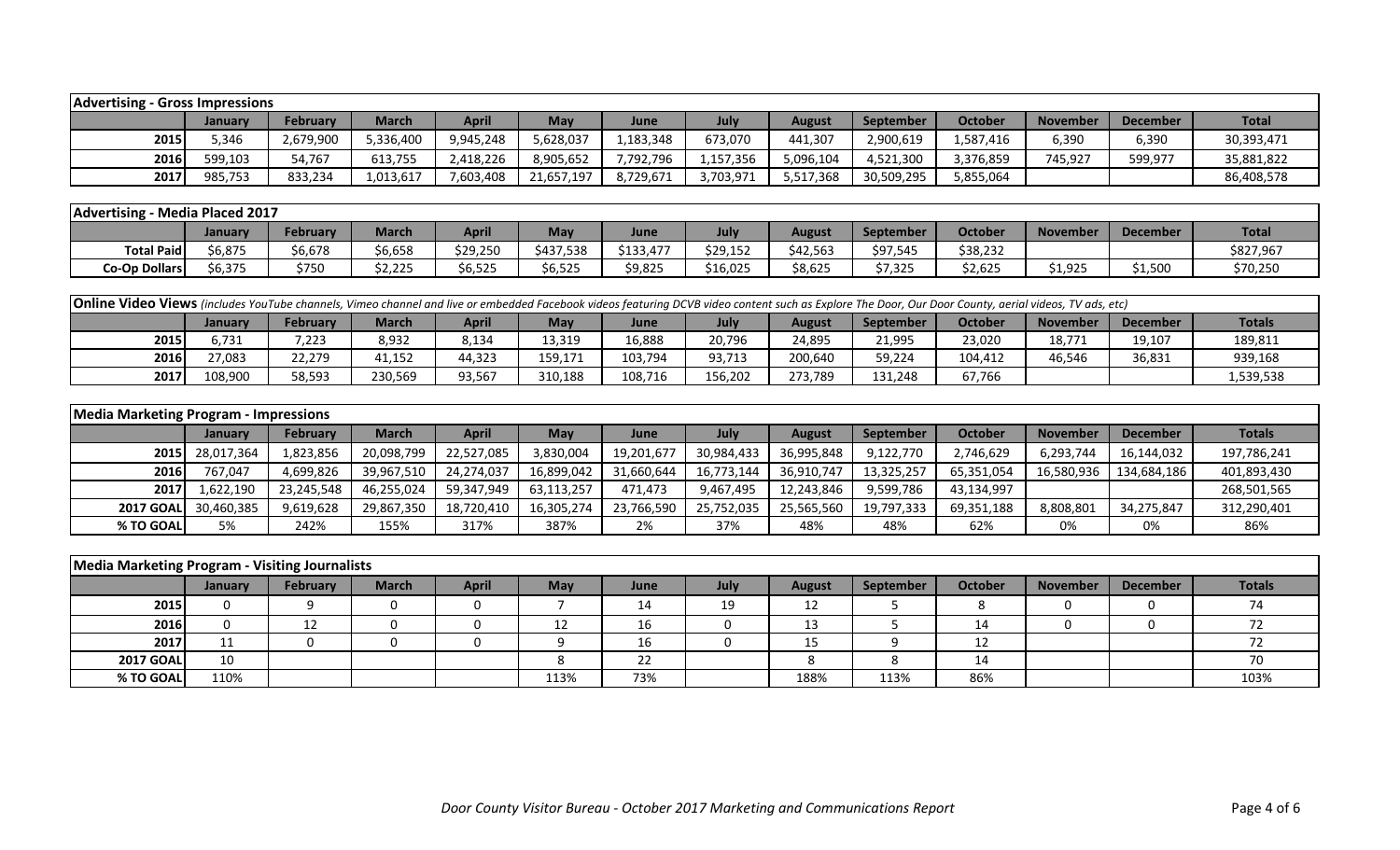| Media Marketing Program - Ad Value Equivalency |           |                 |              |              |             |           |           |               |                |                |                 |                 |               |
|------------------------------------------------|-----------|-----------------|--------------|--------------|-------------|-----------|-----------|---------------|----------------|----------------|-----------------|-----------------|---------------|
|                                                | January   | <b>February</b> | <b>March</b> | <b>April</b> | May         | June      | July      | <b>August</b> | September      | <b>October</b> | <b>November</b> | <b>December</b> | <b>Totals</b> |
| 2015                                           | \$70,320  | \$72,596        | \$80,581     | \$330,607    | \$1,209,143 | \$282,586 | \$168,520 | \$154,576     | \$174,956      | \$40,256       | \$56,902        | \$93,224        | \$2,734,267   |
| 2016                                           | \$147,959 | \$94,919        | \$200,684    | \$186,717    | \$296,988   | \$87,288  | \$133,852 | \$242,453     | \$264,471      | \$136,292      | \$163,845       | \$282,954       | \$2,238,422   |
| 2017                                           | \$84,480  | \$358,050       | \$249,878    | \$323,850    | \$1,422,511 | \$98,393  | \$42,510  | \$176,288     | \$62,018       | \$133,193      |                 |                 | \$2,951,171   |
|                                                |           |                 |              |              |             |           |           |               |                |                |                 |                 |               |
| <b>Group Tour Contacts</b>                     |           |                 |              |              |             |           |           |               |                |                |                 |                 |               |
|                                                | January   | <b>February</b> | <b>March</b> | <b>April</b> | May         | June      | July      | <b>August</b> | September      | <b>October</b> | <b>November</b> | <b>December</b> | <b>Totals</b> |
| 2015                                           | 134       | 451             | 110          | 206          | 188         | 179       | 176       | 89            | 125            | 67             | 149             | $\mathbf{1}$    | 1,875         |
| 2016                                           | 71        | 614             | 102          | 73           | 58          | 118       | 111       | 209           | 108            | 108            | 109             | 226             | 1,907         |
| 2017                                           | 41        | 329             | 136          | 49           | 133         | 48        | 123       | 133           | 10             | 20             |                 |                 | 1,022         |
|                                                |           |                 |              |              |             |           |           |               |                |                |                 |                 |               |
| <b>Group Tour Inquiries</b>                    |           |                 |              |              |             |           |           |               |                |                |                 |                 |               |
|                                                | January   | <b>February</b> | <b>March</b> | <b>April</b> | May         | June      | July      | <b>August</b> | September      | <b>October</b> | <b>November</b> | <b>December</b> | <b>Totals</b> |
| 2015                                           | 33        | 19              | 13           | 15           | 12          | 9         | 15        | 13            | 15             | 23             | 8               | -1              | 176           |
| 2016                                           | 41        | 22              | 6            | 15           | 5           | 12        | 9         | 19            | $\overline{7}$ | $\overline{4}$ | $\overline{7}$  | $\overline{3}$  | 150           |
| 2017                                           | 5         | 12              | 10           | 8            | 6           | 8         | 6         | 10            | 5              | 6              |                 |                 | 76            |
|                                                |           |                 |              |              |             |           |           |               |                |                |                 |                 |               |
| <b>Meeting/Event Planner Contacts</b>          |           |                 |              |              |             |           |           |               |                |                |                 |                 |               |
|                                                | January   | <b>February</b> | <b>March</b> | <b>April</b> | May         | June      | July      | <b>August</b> | September      | <b>October</b> | <b>November</b> | <b>December</b> | <b>Totals</b> |
| 2015                                           | 97        | 85              | 171          | 188          | 209         | 181       | 373       | 120           | 101            | 149            | 52              | 59              | 1,785         |
| 2016                                           | 1,000     | 338             | 158          | 182          | 162         | 18        | 338       | 90            | 170            | 145            | 216             | 3               | 2,820         |
| 2017                                           | 1,508     | 36              | 125          | 671          | 530         | 25        | 519       | 18            | 11             | 17             |                 |                 | 3,460         |
|                                                |           |                 |              |              |             |           |           |               |                |                |                 |                 |               |
| <b>Meeting/Event Planner Inquiries</b>         |           |                 |              |              |             |           |           |               |                |                |                 |                 |               |
|                                                | January   | <b>February</b> | <b>March</b> | <b>April</b> | May         | June      | July      | <b>August</b> | September      | <b>October</b> | <b>November</b> | <b>December</b> | <b>Totals</b> |
| 2015                                           | 82        | 35              | 42           | 56           | 66          | 76        | 54        | 37            | 31             | 28             | 20              | 21              | 548           |
| 2016                                           | 41        | 35              | 21           | 26           | 40          | 17        | 24        | 21            | 16             | 6              | 9               | $\mathbf{1}$    | 257           |
| 2017                                           | 12        | 10              | 6            | 9            | 14          | 19        | 8         | 11            | 5              | 10             |                 |                 | 104           |